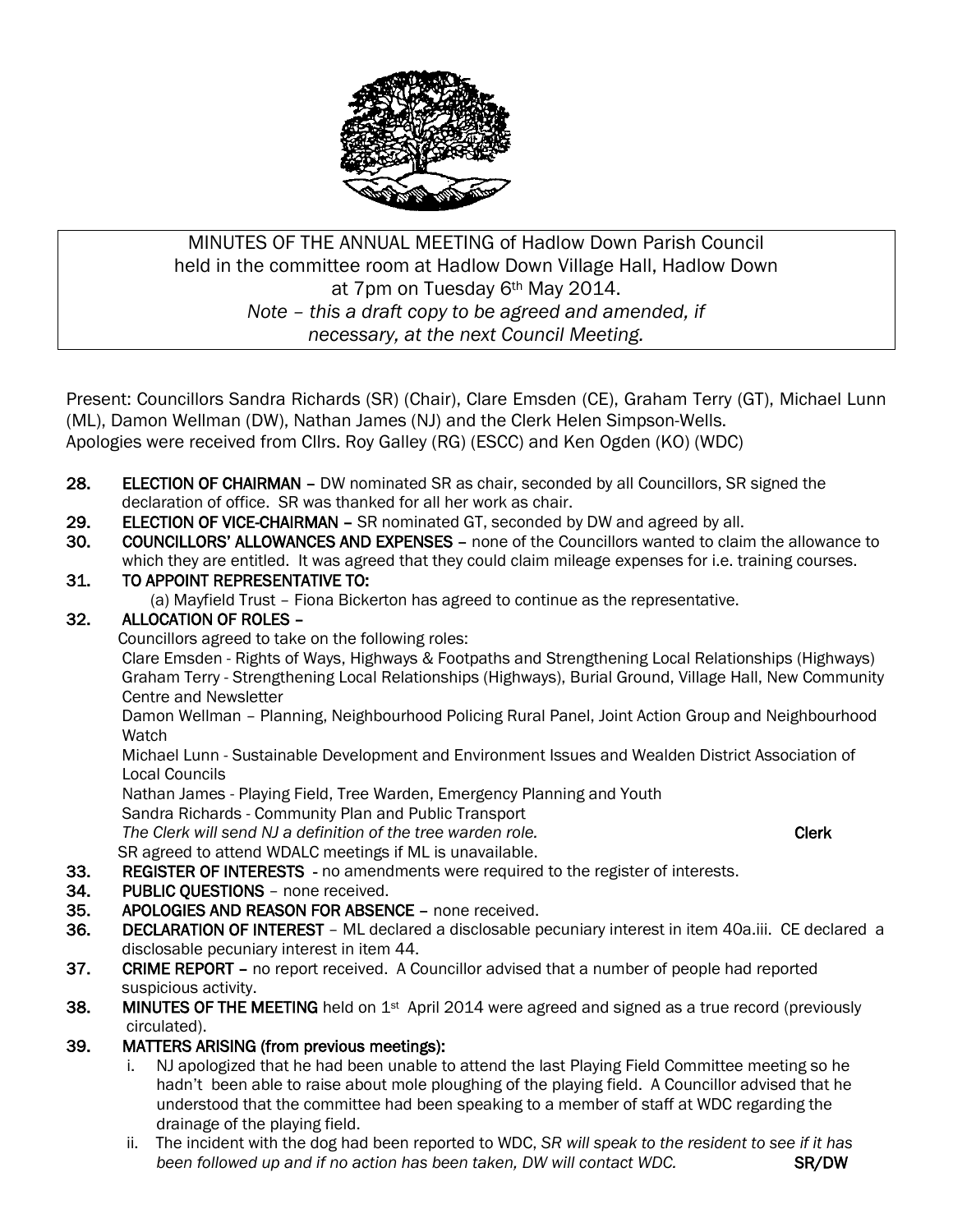- iii. Clerks Report was sent to Councillors with the agenda updating them on her action points, this included:
- a. Contacting Highways regarding the outstanding work in Wilderness Lane, obtaining confirmation that the annual maintenance of the gullies will be undertaken in July/August, requesting that the dirty signs be cleaned especially on the A272, requesting that the sidings be cut back in School Lane and Main Road, that the grass verge be cut near Tinkers Park prior to the rally and that the drainage problems in Dog Kennel Lane and Criers Lane be investigated. The gullies in Waghorns Lane and Five Chimneys' Lane were due to have been cleaned as part of the cyclical program and should now be done in a weeks time. The section of the A272 between Tinkers Lane and the junction with the A267 is on the draft 2 year surfacing program, the Clerk has highlighted that Criers Lane needs resurfacing earlier than 2015/16 and that Brick Kiln Lane should also be on the list. Highways have requested that BT move the telegraph pole, to the east of the junction of Tinkers Lane and Main Road further back from the road, the Clerk has advised that this will make visibility worse when exiting Tinkers Lane and has requested that it be positioned on the opposite side of the road, Highways are raising this with BT.

*The Clerk will write to Highways again regarding Wilderness Lane and will copy in Roger Williams.*

- Clerk
- b. The Clerk updated the Parish Council (PC) on the advice she had been given regarding hard-drives, it was agreed that she would purchase 2 hard-drives of 1tb each. She confirmed that the back-ups would need to be undertaken weekly and a copy kept off-site.

#### 40a. PLANNING APPLICATIONS:

It was agreed that the Clerk would contact WDC regarding the replacement or repair of the projector. **Clerk** 

- i. WD/2014/0814/F ST MARK'S C OF E PRIMARY SCHOOL, SCHOOL LANE the relocation of 2 no. air conditioning units and the addition of a draught lobby to the access doors to the playground – The Parish Council support the application.
- ii. WD/2014/0773/LB STOCKYARDS FARM, STONEHURST LANE, TN20 6LL internal and external alterations – The Parish Council support the application.
- Cllr. Michael Lunn left the meeting.
	- iii. WD/2014/0537/FT COOPERS FARM, FIVE CHIMNEYS LANE, TN22 4DX retention of a mobile home and lean-to extension for 2 year period – The Parish Council support the application.
- Cllr. Michael Lunn rejoined the meeting.

### 40b. PLANNING MATTERS:

- i. A Councillor confirmed that the banner at Marlowe House had been removed. Planning enforcement will be issuing a notice to the owner of the new gateway onto the field off of Main Road. The Clerk updated the PC on a letter from WDC regarding breaches of planning contraventions/planning conditions which, encouraged residents and the PC to report any breaches to planning department.
- ii. The Clerk had received correspondence regarding Cart Lodge. She has contacted planning enforcement regarding it and they are currently investigating and have posted a letter on the gate.
- 41. REPORT FROM CLLR. KEN OGDEN WDC in his absence KO had advised that the 3 organisations that had applied for funding from the WDC Community Fund would each receive £658 each, the Clerk will update them.
- 42. BANK RECONCILIATIONS: for the 31<sup>st</sup> March and 25<sup>th</sup> April 2014 were agreed and signed.

#### 43. OTHER FINANCE MATTERS –

- i.  $1<sup>st</sup>$  aid training for the Emergency Plan committee NJ advised that he had looked into various courses and would be recommending a 1 day course, he will ask about attendees at the next committee meeting..
- ii. To approve the annual accounts a Councillor had asked for an explanation of the reserves transfers, *the Clerk will provide the information in order that the accounts can be signed off at the next meeting.*

Clerk

iii. Insurance – the Clerk had obtained 3 quotes for the insurance, it was agreed to go with the AON 3 year deal. The Clerk confirmed that any items identified in the play area inspection will need to be rectified within 60 days of the date of the report.

iv. The statement of internal controls was approved apart from a typo which the *Clerk will correct.* Clerk Cllr. Clare Emsden left the meeting

44. DISTURBANCE FROM MOTOR BIKES – the PC had received correspondence from a resident regarding motorbikes on land at Five Chimneys Farm, the PC viewed photos showing the way the land had changed since 2004. Some residents have reported the problem to Enviromental Health. It was agreed that *the Clerk would write to planning enforcement regarding the modification of the land and to Enviromental*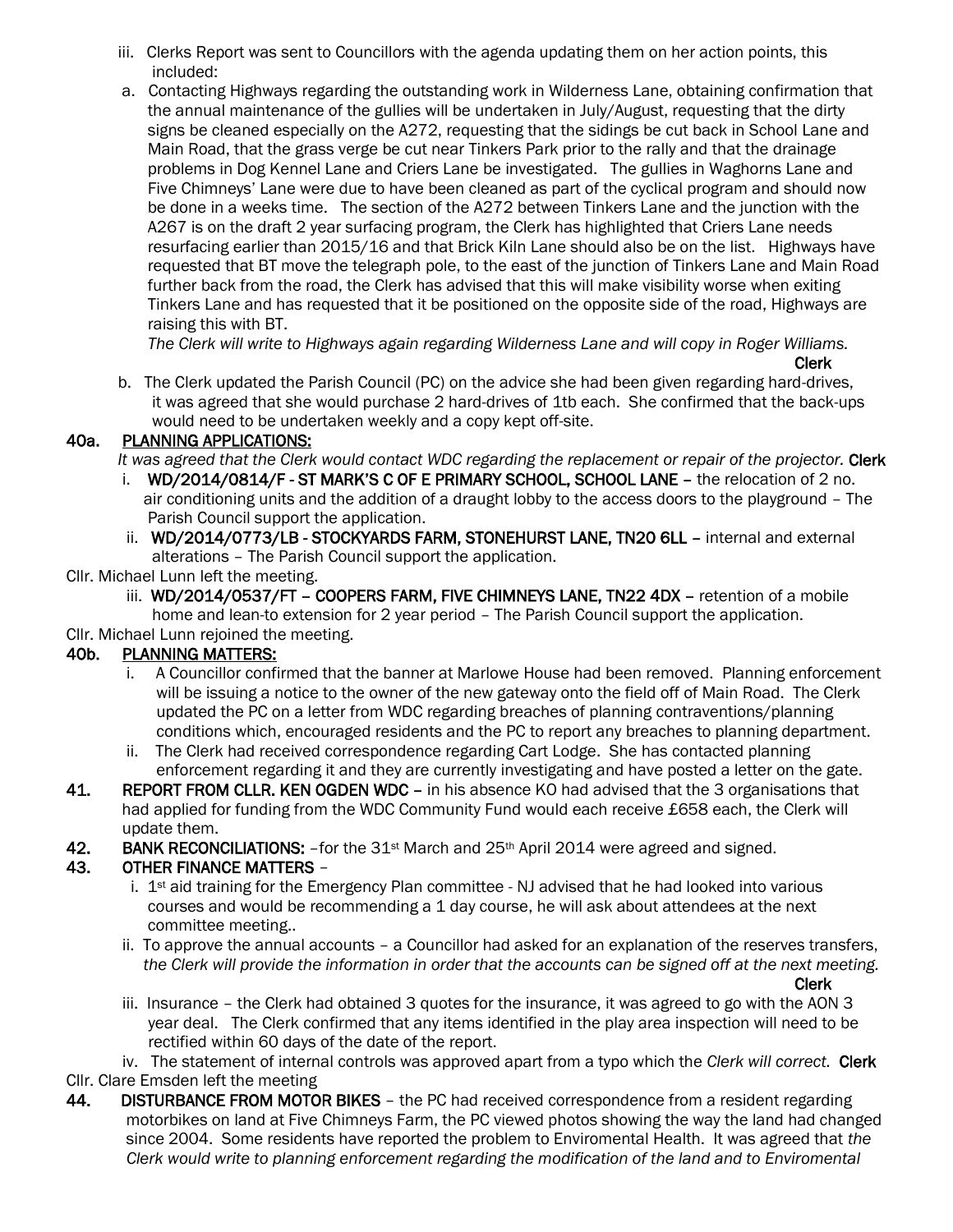*Health requesting that an abatement notice be served.* The serve of the server of  $\mathsf{Clerk}\n$ 

 Residents can complain direct to Enviromental Health. *The Clerk will also contact Buxted PC to see if they have also received complaints.* Clerk and the complaints of the complaints of the complaints of the complaints of the complaints.

- Cllr. Clare Emsden rejoined the meeting.
- 45. AFFORDABLE HOUSING due to the 7km Ashdown Forest zone it is not possible to put forward exception sites for affordable housing. *ML agreed to find out how many local people were on the housing list* ML. The Clerk stressed the importance of local people registering for housing in Hadlow Down otherwise it would appear that there wasn't a need in the village. A discussion was held on the priority of local people for housing, the Parish Council were asked whether they wanted to encourage affordable housing. Some Councillors confirmed that they would like to have 2-3 affordable homes built and the Chair confirmed that under their Community Plan they were still looking at 1-2 new houses per year, in line with historical growth rates.
- 46. PARISH ASSEMBLY a review was held on the Parish Assembly, it was felt that the invitations to new residents went well. It was agreed for the Clerk *to invite the Sussex Police and Crime Commissioner to attend the next Parish Assembly.* Clerk and the next Parish Assembly.
- 47. BURIAL GROUND AND PLAY AREA TENDERS the tenders were agreed, to be offered as 2 year contracts. The Clerk asked that as the play area was moving to a seasonal contract that if anyone was passing if they could pick up litter.
- 48. SUPERFAST BROADBAND CELEBRATION the Clerk had received correspondence regarding the broadband event. *It was agreed that she should write to Eddie Westfield to thank him for his work on <i>obtaining superfast broadband for the village* Clerk **Clerk** Clerk The PC also wanted to record their thanks for the work undertaken by the School and the Villagers who helped with the catering for the event
- 49. DEFIBRILLATORS the Clerk advised of another PC that had been offered 2 defibrillators by South East Ambulance service for their 2 villages. SeCambs would pay for the ongoing maintenance and the repair or replacement of any damaged/broken defibrillators. The PC just needed to provide the cabinets for the defibrillators and undertake monthly checks of the defibrillators. The Clerk has asked whether SeCambs can provide a similar arrangement for Hadlow Down and has been advised that they can't at present, however they can review this at the end of July. A discussion was held on whether the village should have a defibrillator and how it's location could be advertised. The *Clerk will diarise to write to SeCambs at the end of July.* **Clerk**
- 50. VEGETATION IN WAGHORNS LANE the Clerk advised that Highways only wrote to 2 landowners in School Lane regarding the overgrown vegetation and did not write to the owner of the land adjoining Waghorns Lane, The Highways Steward will visit the site and if he feels that a notice should be issued will arrange for one to be sent.
- 51. RISK ASSESSMENTS GT had undertaken the quarterly risk assessments and the annual review of the forms. The items highlighted at the play area have been rectified by the Playing Field committee. He had included the bench seat by the bus stop in the risk assessment, *it was agreed that the Clerk would write to the Chair of the Playing Field Committee to see whether they would like the PC to take over*  responsibility for this seat and insure it and do risk assessment inspections of it. **Clerk**  It was proposed and agreed that the Clerk *contact WDC to see if they can move the bin forward next to the bus shelter so that it is more accessible.* **The set of the set of the set of the Clerk**

 *It was agreed that the Clerk would include a letter with the Burial Ground tender requesting a quote for the removal of roots and holly from the earth above the wall at the Burial Ground and the resetting of the stones.* **Clerk** 

- 52. BBQ a discussion was held on who should be invited to the BBQ and whether it should be held. It was agreed not to have a bbq.
- 53. HUT LANE DRAINAGE NJ confirmed that he had checked the sumps on the Hut Lane drainage and will be clearing them. He advised that they needed doing twice a year. *Clerk to diarise for April and October.*  Clerk

54. NEW COMMUNITY CENTRE – WDC have agreed the permitted development applications for the Village Hall and the Playing Field Pavilion. The PC have been copied in on emails regarding the Community Centre webpage on the village website. The PC previously agreed to pay a monthly fee to the provider of the website, they weren't however invoiced in 2013. There were also some items under section 6 of the Community Centre minutes of 4th April that the Chair had to write to clarify, corrections should appear in their next minutes.

55. WORLD WAR ONE COMMEMORATION IN HADLOW DOWN – the Clerk had received a request for support and the involvement of the PC in events to mark the First World War, this included the planting of poppy